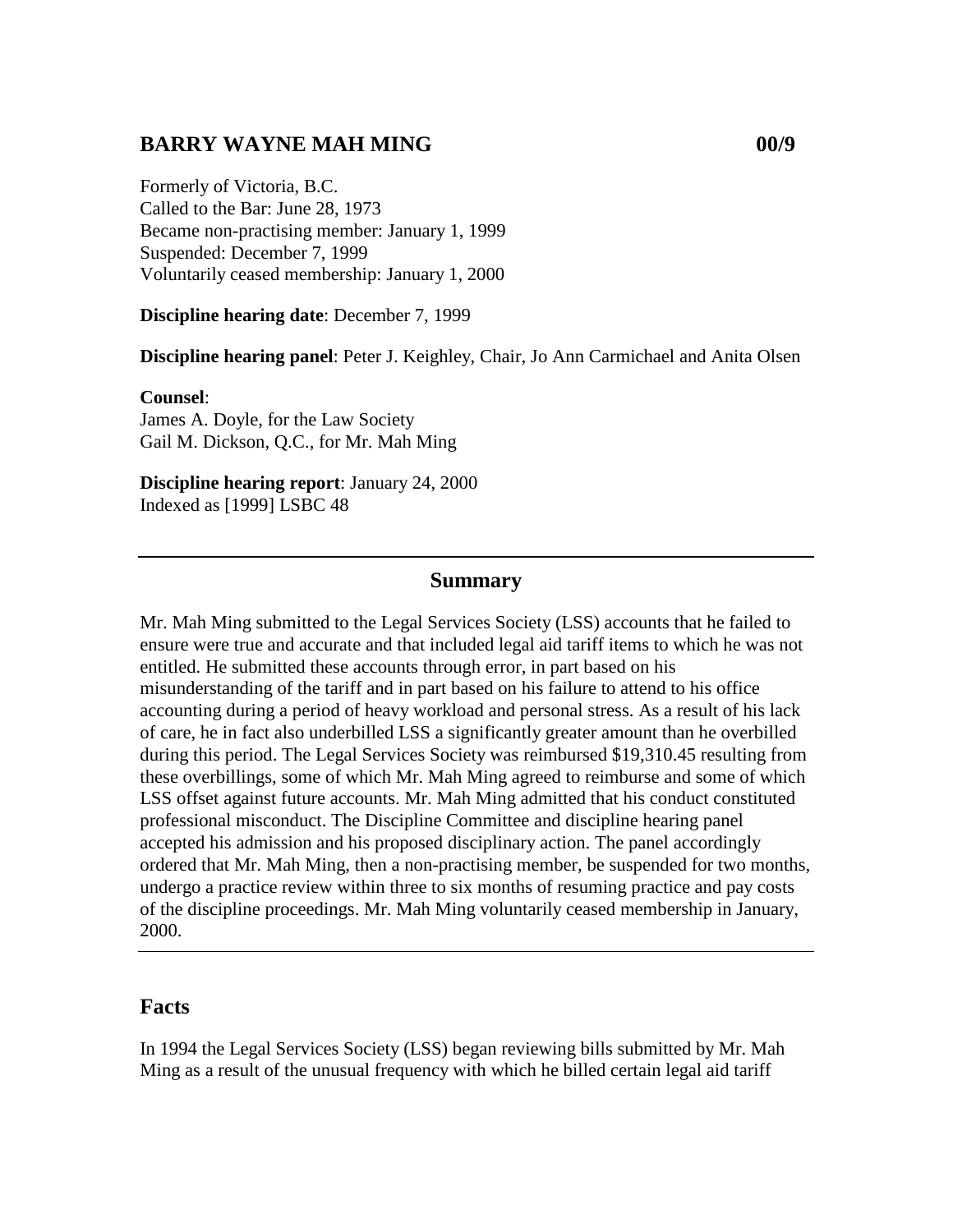items. A review of some of Mr. Mah Ming's accounts to LSS revealed several billing discrepancies:

- On more than 50 legal aid criminal files, Mr. Mah Ming represented the accused on guilty pleas and on sentencing. He subsequently billed LSS for "split" fees under the legal aid tariff, which were additional fees available when counsel was required to attend both a morning and an afternoon session in court in order to represent the accused on the plea and on sentencing. In relation to Mr. Mah Ming's representation on these files, however, split fees could not be justified and were billed in error.
- On five files, Mr. Mah Ming had submitted duplicate billings in error.
- On three files, Mr. Mah Ming billed LSS on the tariff on the basis that his clients changed counsel on the day of trial. At that time, the tariff provided a higher fee when the client changed counsel on the day of trial. In the circumstances, however, Mr. Mah Ming's clients did not change counsel; rather, Mr. Mah Ming himself arranged for other counsel to take his place because of his own busy schedule. The billing could therefore not be justified. On another eight files on which he had billed for a change of counsel, Mr. Mah Ming provided LSS with no explanation for his billings.
- In relation to two complex trials in which Mr. Mah Ming represented two accused, he failed to attend at times during the trial of one accused, billed two sets of trial fees for trials being held concurrently and attended trial intermittently while dealing with other matters.

As a result of billing discrepancies, LSS suspended Mr. Mah Ming's billing number from September 30, 1994 to September 25, 1995. Mr. Mah Ming reimbursed LSS a total of \$19,310.45 in relation to all these matters; some of this money he agreed to reimburse and some of it LSS charged against his future billings when Mr. Mah Ming failed to provide documentation to support his past billings. Some of the overbillings resulted from nonnegligent errors on Mr. Mah Ming's part, in particular his misunderstanding of the tariff respecting change of counsel and a lack of clarity between him and LSS on billing procedures respecting the concurrent trials.

Other errors were caused by negligence by Mr. Mah Ming. During this period, he was under considerable personal stress resulting from marital difficulties and was working excessively long hours. Under the demand of his heavy workload, he failed to adequately attend to office accounting.

# **Admission and penalty**

Under Law Society Rule 4-22, Mr. Mah Ming admitted to the Discipline Committee and a discipline hearing panel that his conduct constituted professional misconduct.